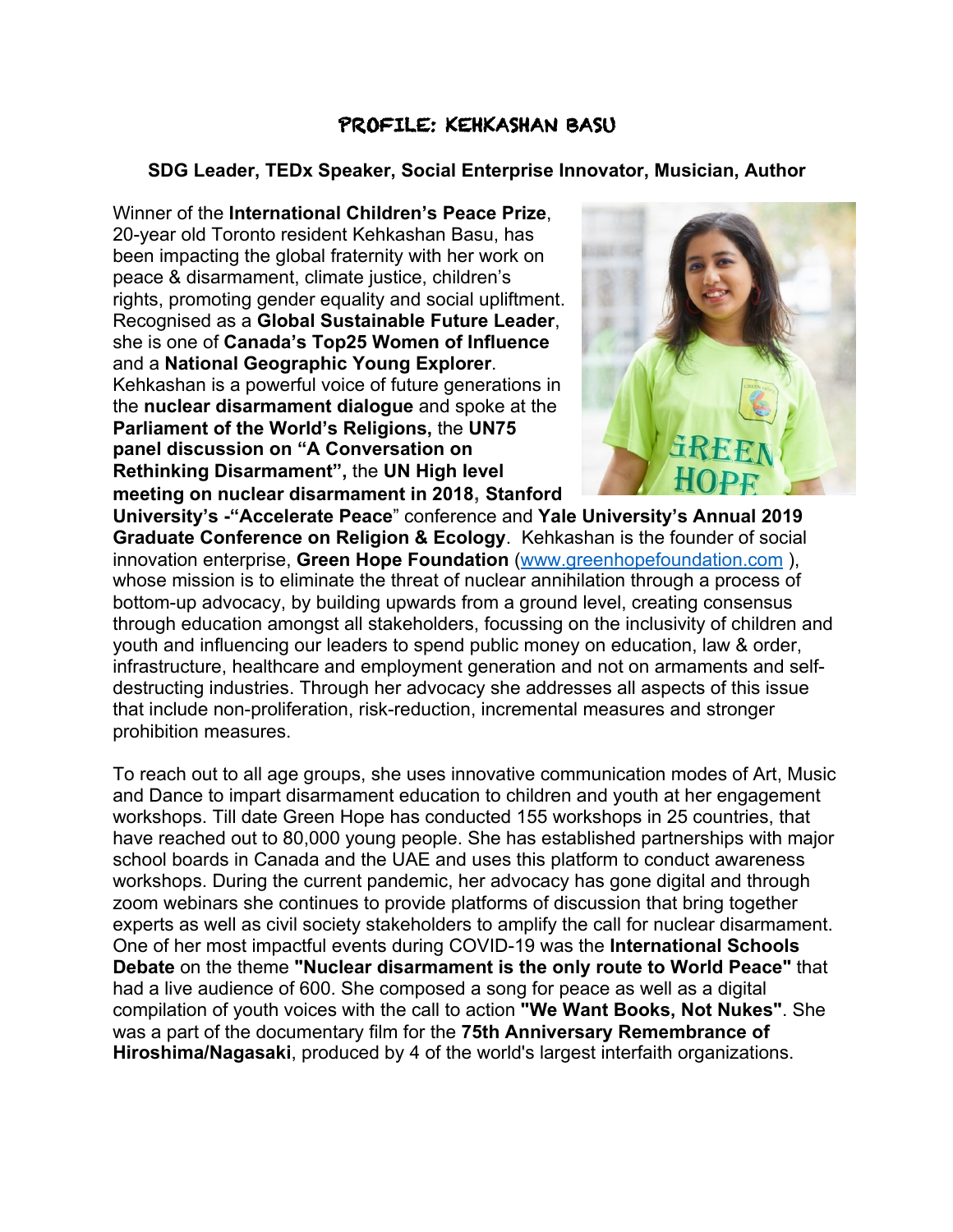In addition to her ground-level work, she amplifies youth voices at the highest levels of decision-making. She spoke at the **United Nations on the International Day for the Total Elimination of Nuclear Weapons**, moderated the **Secretary-General's student celebration of International Day of Peace 2019** and performed a peace song at the **Culture of Peace celebration at the UN in 2015**. She moderated a panel discussion on **"UN2020: Enhancing peace, disarmament and the role of women"** as well as a webinar on **"Lessons from Nagasaki"**. She is an active member of the **Parliament of World Religion's "Next -Generation Task Force**" and is also working with **the CTBTO Youth** network. Green Hope is now creating disarmament education toolkits for children and youth.

**In recognition of her work on nuclear disarmament, she was awarded the first ever Voices Youth Award in commemoration of the legacy of Mikhail Gorbachev & George Shultz.** 

In 2013, at the age of 12, she was elected for a 2 year term as **UNEP's (United Nations Environment Programme) Global Coordinator for Children & Youth** and a member of its Major Groups Facilitating Committee and **she is the youngest person and the first minor, ever, to be elected into this position in the history of UNEP**. She is also a **United Nations Human Rights Champion** for her work on protecting children's rights and winner of the **2019 "Innovator of the Year" award** for her work on Education for Sustainable Development. **She has recently been chosen as a 2020 L'Oréal Paris Women of Worth Honouree** and **featured in National Geographic's 50th Earth Day anniversary issue as one of the youths saving the planet.**

Her internationally acclaimed work on sustainability has resulted in her appointment as the **Youth Ambassador of World Future Council - Germany**, a **Climate Reality Leader**, a **One Young World Ambassador**, **Honorary Advisor for the NGO Committee on Sustainable Development – New York**, **Global Teen Leader at We Are Family Foundation**, members of **World Oceans Day Global Youth Advisory Council** and **EarthEcho International Youth Leadership Council.** She is also the **youngest member of Canada's Women in Renewable Energy forum and the Council Lead at Toronto-St.Paul's Constituency Youth Council.**

She is a passionate advocate for gender equality and was invited to speak at the **European Parliament in Brussels in October2015 during the European Week of the Girl event** and at the **World Bank's 2015 Youth Summit** in Washington D.C. Rock band U2, at their June'17 concert in Toronto, featured her as one of the incredible women changing the world during their song "Ultraviolet" , including her in a montage of women who have changed the world. She is an ardent advocate for stopping violence against girls and women and a member of World Future Council's Commission on Ending Violence Against Women and Girls. She is a signatory to their petition demanding an end to Female Genital Mutilation and has created her own video to demand protection for girls which she has promoted widely using the social media.

On 20th September 2015, **Kehkashan launched her first book, "The Tree of Hope"**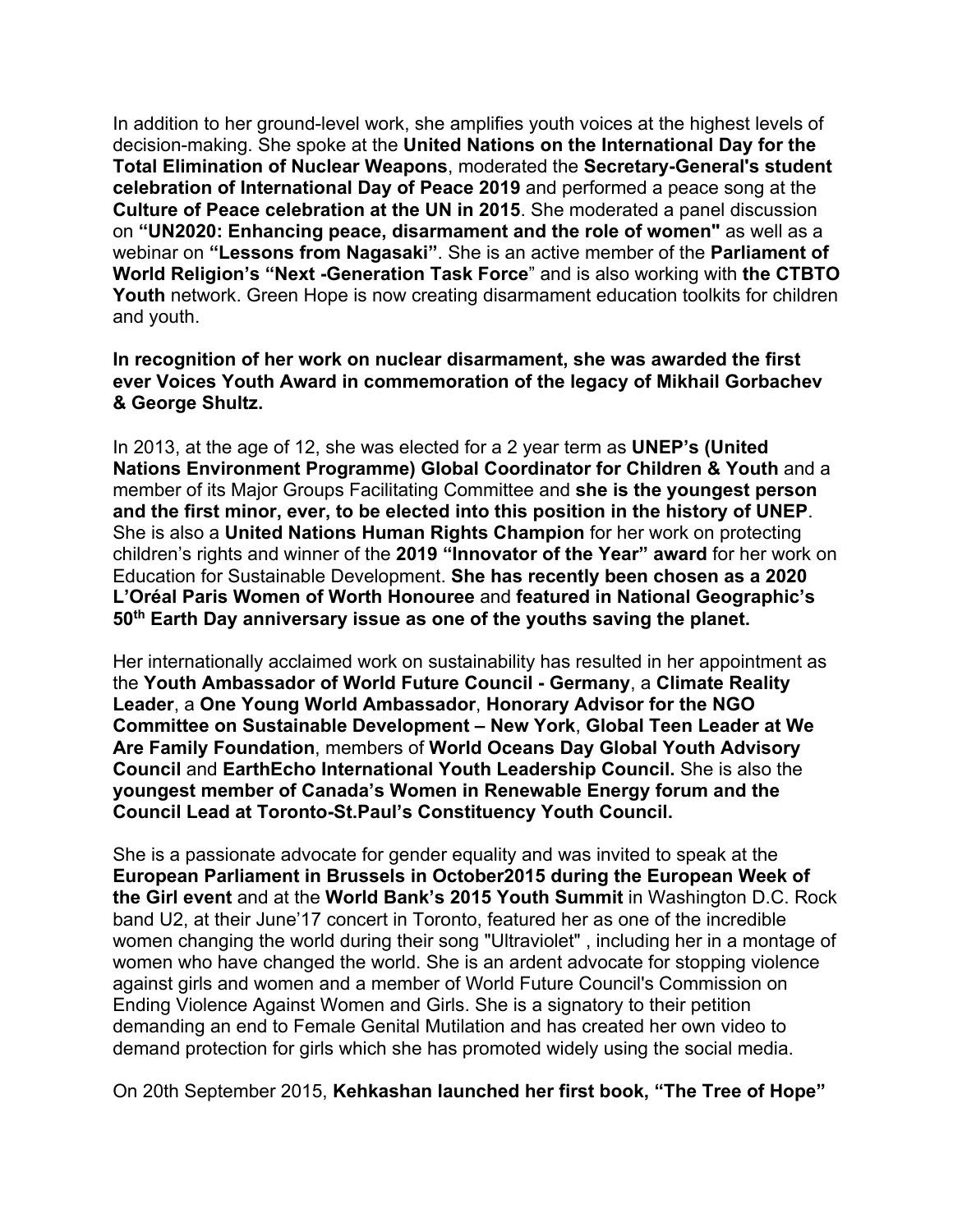**at the United Nations in New York,** during the UN Children's Summit. The book tells the story of young people taking actions to mitigate climate change and Kehkashan received a Gold Award from "Voices of Generations" for this book. Her blogs have been published by the Huffington Post, UNICEF and many other portals.

Kehkashan is the youngest member of Canada's Women in Renewable Energy as well as the Middle East Solar Industry Association which is the region's largest association of professionals, activists associated with the solar energy industry which is seeking to popularise its usage as an alternate to the fossil fuel industry. She also launched **KidsRights "Push! For the Environment Campaign"** at the Ziggo Dome arena in Amsterdam during the Young Impact celebrations, reaching **out to over 10,000 youth**. Green Hope's work featured in former **US Vice-President A Gore's 24Hours of Reality global broadcast of 2017 which engaged half a billion viewers worldwide**. https://youtu.be/xXSnTF7BwgI

## **Recent Media Links:**

**UNAI:** https://academicimpact.un.org/content/disarmament-education-youth-forefrontdisarmament-dialogue

https://academicimpact.un.org/content/75-un75-conversation-rethinking-disarmament

**Voices Youth Award**: https://parliamentofreligions.org/blog/2020-08-05-1307/globalinterfaith-organizations-inaugurate-%E2%80%9Cvoices-youth-award%E2%80%9D-75th

**UNESCO** : https://en.unesco.org/news/green-hope-foundation-taps-power-and-passionyouth-protect-planet

**73rd session of the UN General Assembly** - UN High level meeting on nuclear disarmament https://www.worldfuturecouncil.org/kehkashan-basu-speaking-un-high-level-meeting-on-nuclear-disarmament/

**Credo Magazine Cover** : http://fore.yale.edu/files/MAG\_Credo\_XXVIII\_Ehrgeiz\_en.pdf

**Woke Magazine** : https://www.ourwoke.com/post/the-amazing-kehkashan-basu

**Canada's Top25 Women of Influence** :

**https://www.womenofinfluence.ca/2018/09/06/top-25-women-of-influence-2018 kehkashan-basu/#.W\_C\_SdhKiu4**

**NAAEE Top30 under 30** : https://naaee.org/about-us/people/kehkashan-basu

**CTV Canada:** https://lnkd.in/djSFWYq